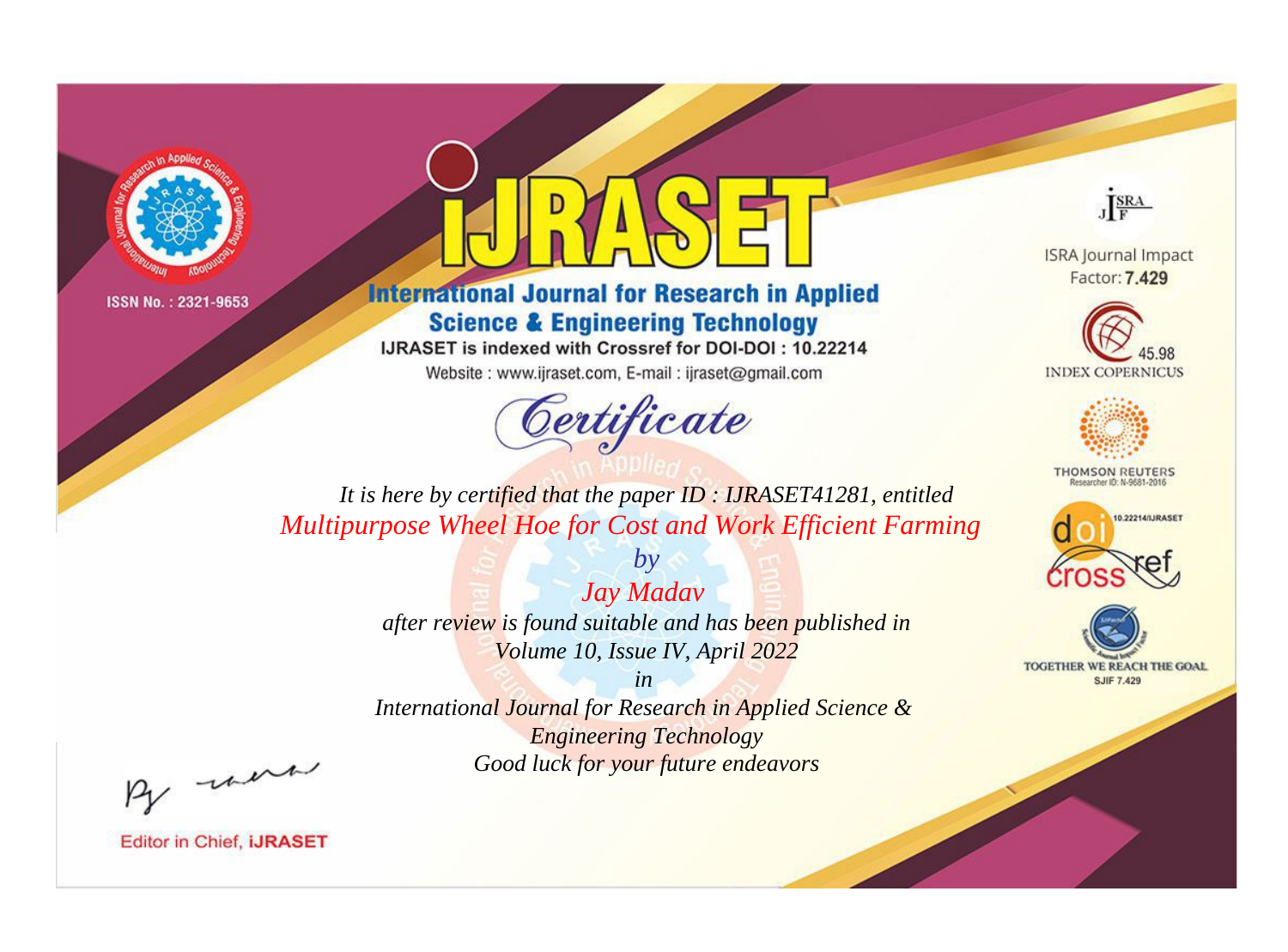



**International Journal for Research in Applied Science & Engineering Technology** 

IJRASET is indexed with Crossref for DOI-DOI: 10.22214

Website: www.ijraset.com, E-mail: ijraset@gmail.com



JERA

**ISRA Journal Impact** Factor: 7.429





**THOMSON REUTERS** 



TOGETHER WE REACH THE GOAL **SJIF 7.429** 

*It is here by certified that the paper ID : IJRASET41281, entitled Multipurpose Wheel Hoe for Cost and Work Efficient Farming*

> *Roshan Killedar after review is found suitable and has been published in Volume 10, Issue IV, April 2022*

*by*

*in* 

*International Journal for Research in Applied Science & Engineering Technology Good luck for your future endeavors*

By morn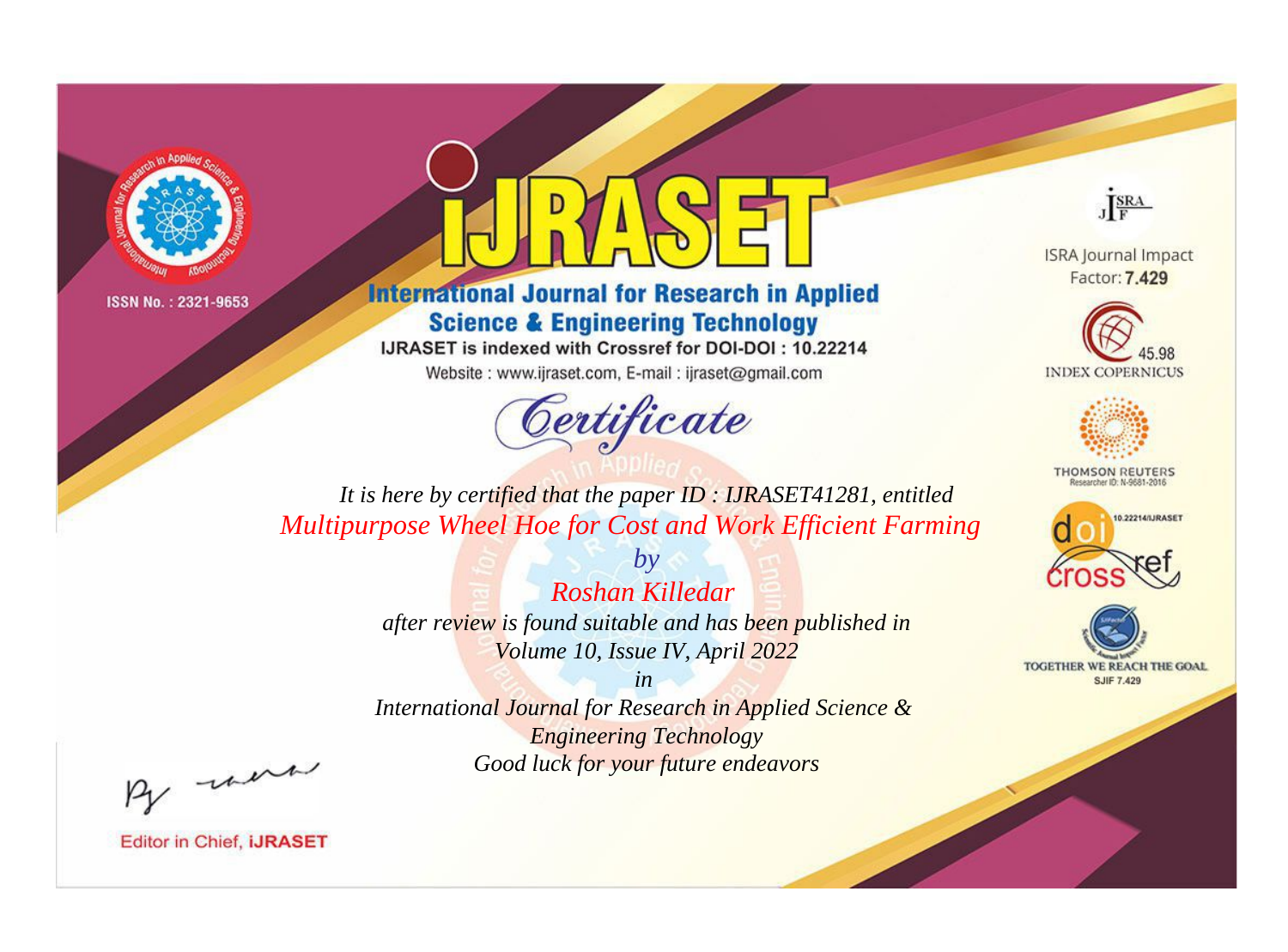



**International Journal for Research in Applied Science & Engineering Technology** 

IJRASET is indexed with Crossref for DOI-DOI: 10.22214

Website: www.ijraset.com, E-mail: ijraset@gmail.com



JERA

**ISRA Journal Impact** Factor: 7.429





**THOMSON REUTERS** 



TOGETHER WE REACH THE GOAL **SJIF 7.429** 

*It is here by certified that the paper ID : IJRASET41281, entitled Multipurpose Wheel Hoe for Cost and Work Efficient Farming*

> *Pooja Gaikwad after review is found suitable and has been published in Volume 10, Issue IV, April 2022*

*by*

*in* 

*International Journal for Research in Applied Science & Engineering Technology Good luck for your future endeavors*

By morn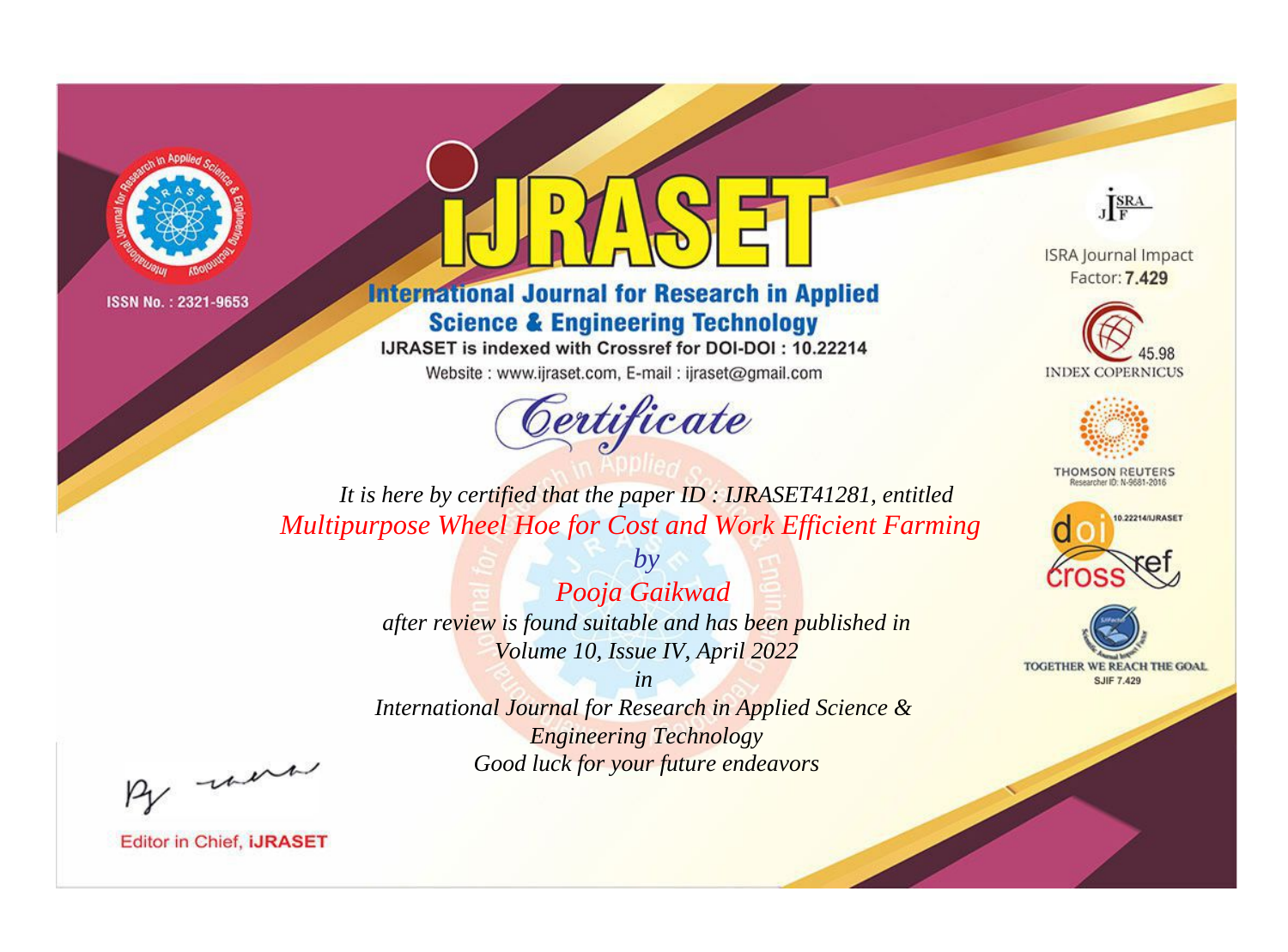



**International Journal for Research in Applied Science & Engineering Technology** 

IJRASET is indexed with Crossref for DOI-DOI: 10.22214

Website: www.ijraset.com, E-mail: ijraset@gmail.com



JERA

**ISRA Journal Impact** Factor: 7.429





**THOMSON REUTERS** 



TOGETHER WE REACH THE GOAL **SJIF 7.429** 

*It is here by certified that the paper ID : IJRASET41281, entitled Multipurpose Wheel Hoe for Cost and Work Efficient Farming*

> *Jayesh Arekar after review is found suitable and has been published in Volume 10, Issue IV, April 2022*

*by*

*in* 

*International Journal for Research in Applied Science & Engineering Technology Good luck for your future endeavors*

By morn